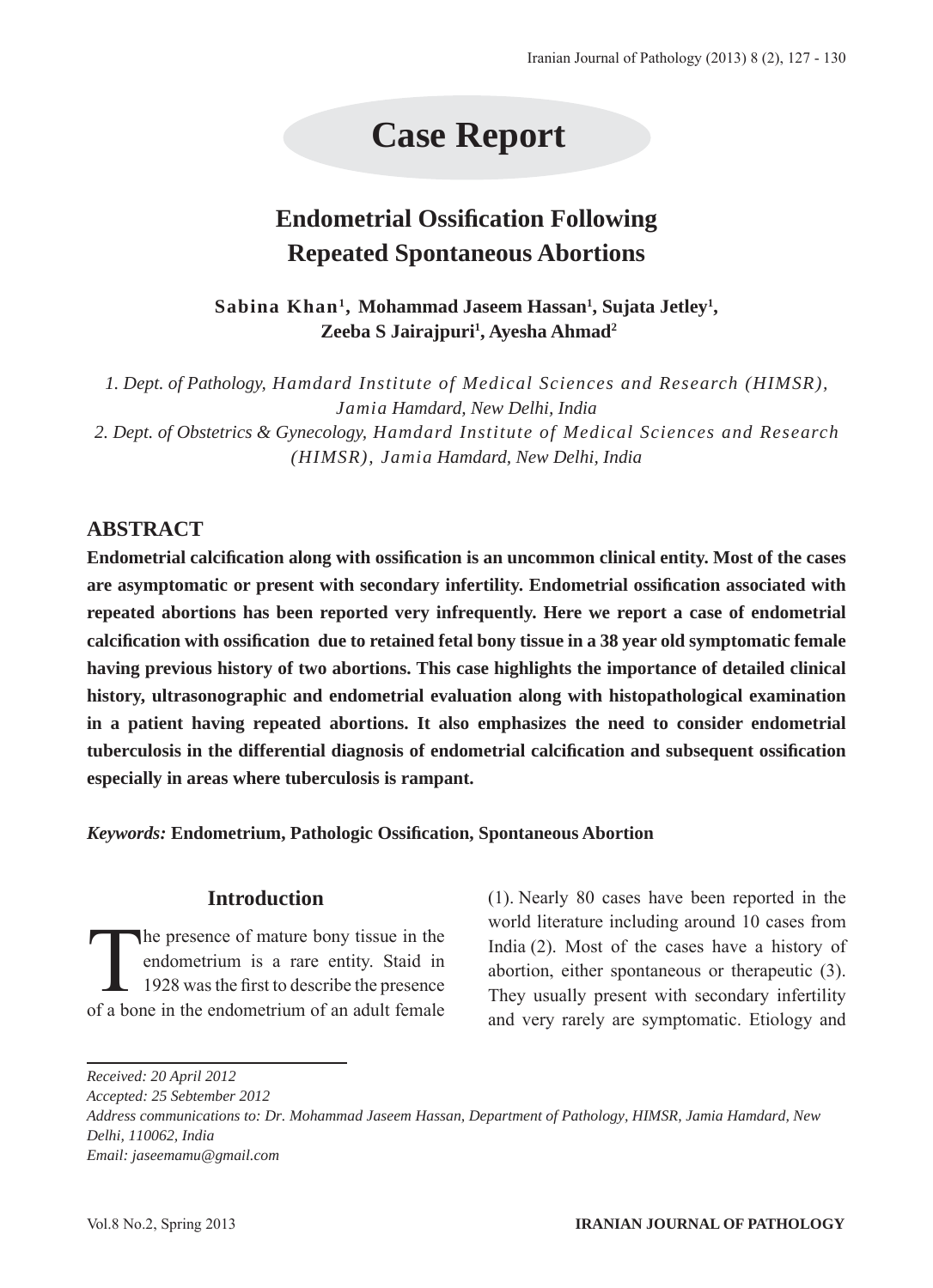pathogenesis of endometrial ossification remains controversial with various theories reported in the literature (4). However, no uniform theory exists to explain all the cases of endometrial ossification.

Here we report a case of endometrial calcification with ossification in a 38 year old female with previous history of two abortions. She presented with abnormal menstrual bleeding, pelvic pain and dysmenorrhea after second abortion 3 years back. Development of symptoms following second abortion at 12 weeks of estimated gestational age (EGA) as well as the histological features of the lesion suggests the possibility of retained fetal bone. This case is being reported because of rarity of endometrial ossification, its association with spontaneous abortions and to emphasize the importance of routine endometrial evaluation in females with history of spontaneous abortions or termination of pregnancy.

### **Case Report**

A 38 year old female, gravida six, parity four and abortus two, presented with pain in the lower abdomen, abnormal vaginal bleeding and dysmenorrhea for the past 3 years. She had experienced two consecutive spontaneous abortions at 10 and 12 weeks of EGA, 5 years and 3 years ago respectively. After the first abortion she underwent Dilatation and Curettage (D&C). However, she did not recall any complaints following the procedure. Four normal full term pregnancies had occurred prior to these two abortions. Her last full term pregnancy was 13 years back with a normal delivery. Since then she had regular menstrual cycles with adequate flow and duration. Patient was not using intrauterine contraceptive device or any other method of contraception. There was no history of urinary calculi, excessive milk or vitamin D intake. However, since past three years she developed pain in lower abdomen, dysmenorrhea and irregular bleeding off and on. She consulted

various medical centres but her symptoms did not subside. She then presented in our hospital where her gynaecolgical examination was normal except for forniceal tenderness. Her urine pregnancy test was negative. Laboratory investigations were within normal limits. Her serum calcium was 9.5 mg%, phosphorus 2.8 mg% and alkaline phosphatase was 6 KA. Serologic tests for syphilis, anti-phospholipid and antinuclear antibodies were negative. Her Pap smear showed moderate degree of inflammation. An ultrasound was then advised which showed a hyperechoiec area in the endometrial cavity measuring approximately 19 mm suggestive of calcified endometrium (Fig. 1).



**Fig. 1-** Ultrasound image showing hyperechoiec area in the endometrium.

Patient gave history of contact with tuberculosis patient as her husband was a known case of pulmonary Koch's. Initially tubercular endometritis was suspected in view of positive family history and USG findings. However her Montoux test, ESR and X-ray chest were normal. PCR for tuberculosis was negative. D&C was done and curettage was sent for histopathology. Grossly, one of the tissue bit was bony hard measuring 0.7 cm along with multiple grayish-brown soft tissue pieces aggregate measuring 1.2 cm. Bony hard tissue was decalcified in 5% hydrochloric acid. Microscopic examination revealed fragmented endometrium with glands in proliferative phase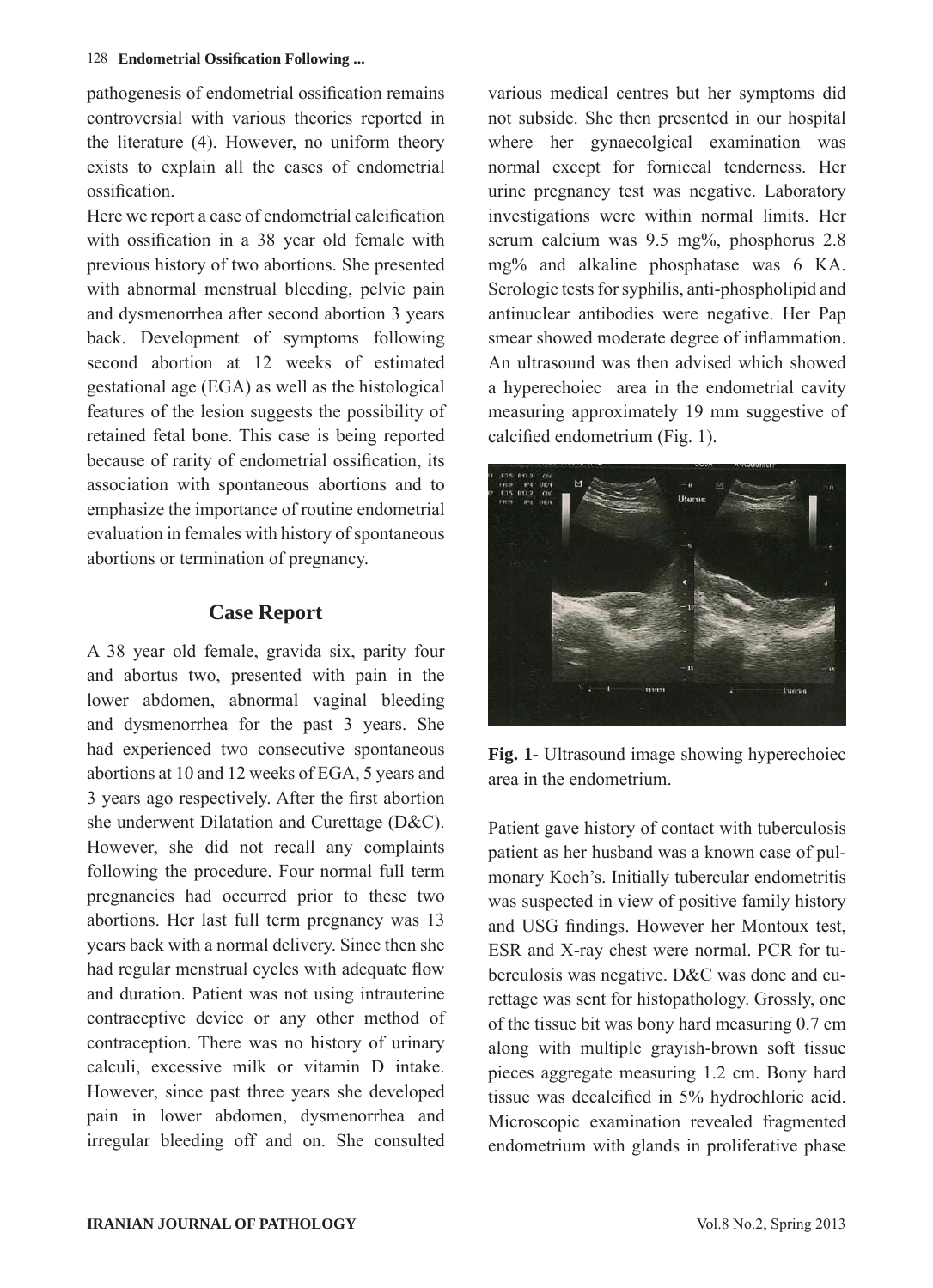foci of calcification in the endometrial stroma (Fig. 2) along with spicules of mature bone were seen (Fig. 3). Endometrial stroma showed infiltration by plasma cells, eosinophils and lymphocytes with occasional multinucleated giant cells. A histopathological diagnosis of chronic endometritis with endometrial ossification was made.



**Fig. 2 -** Photomicrograph showing foci of calcification in the endometrial stroma (H&E  $\times$ 400).



**Fig. 3 -** Photomicrograph showing endometrial glands and stroma with spicules of mature bone (H&E ×400).

On follow up, the patient showed significant symptomatic improvement after removal of the fragments by curettage. Repeat ultrasonography was also done which showed no evidence of endometrial calcification.

#### **Discussion**

Endometrial calcification with ossification is a rare finding usually seen after abortion (5). Various plausible theories have been suggested; most cited being retention of fetal bones after abortion or following termination of pregnancy (6). In our case also there was history of repeated abortions three & five years back. Moreover, the presence of surrounding tissue reaction around endometrial bony tissue along with history of mid trimester abortion suggests the possibility of retained bony tissue. It has been postulated that fetal bones might serve as a source of calcium for ossification. However, this may be valid only for second trimester abortions when ossification of fetal skeleton has reached a certain level. Another possibility is metaplasia of mature endometrial cells into cartilage or bony tissue as a result of chronic inflammation or trauma likely to be present after repeated spontaneous or therapeutic abortion (7). Various other possibilities include dystrophic calcification and ossification of post abortive endometritis, metastatic calcification, hypervitaminosis D and prolonged estrogenic therapy after abortion.

Very few case reports describe an association between endometrial ossification and repeated spontaneous abortions (8). The time lag between the discovery of the endometrial ossification and preceding abortion varies between 8 weeks to 14 years (9,10). In our case it was 3 years after the second abortion. In a study fetal bone had been retained in the endometrium for 8 years following termination, causing only subfertility (11). In majority of the reported cases of endometrial ossification, history of previous abortion is present. Most of them do not make any distinction between intrauterine retention of fetal bones and heterotopic bone formation as their histories and symptoms are almost similar. However, irrespective of the etiology of endometrial bone, its presence has a well documented causal relationship with repeated abortions and infertility. Usually the patients of endometrial ossification present with infertility.